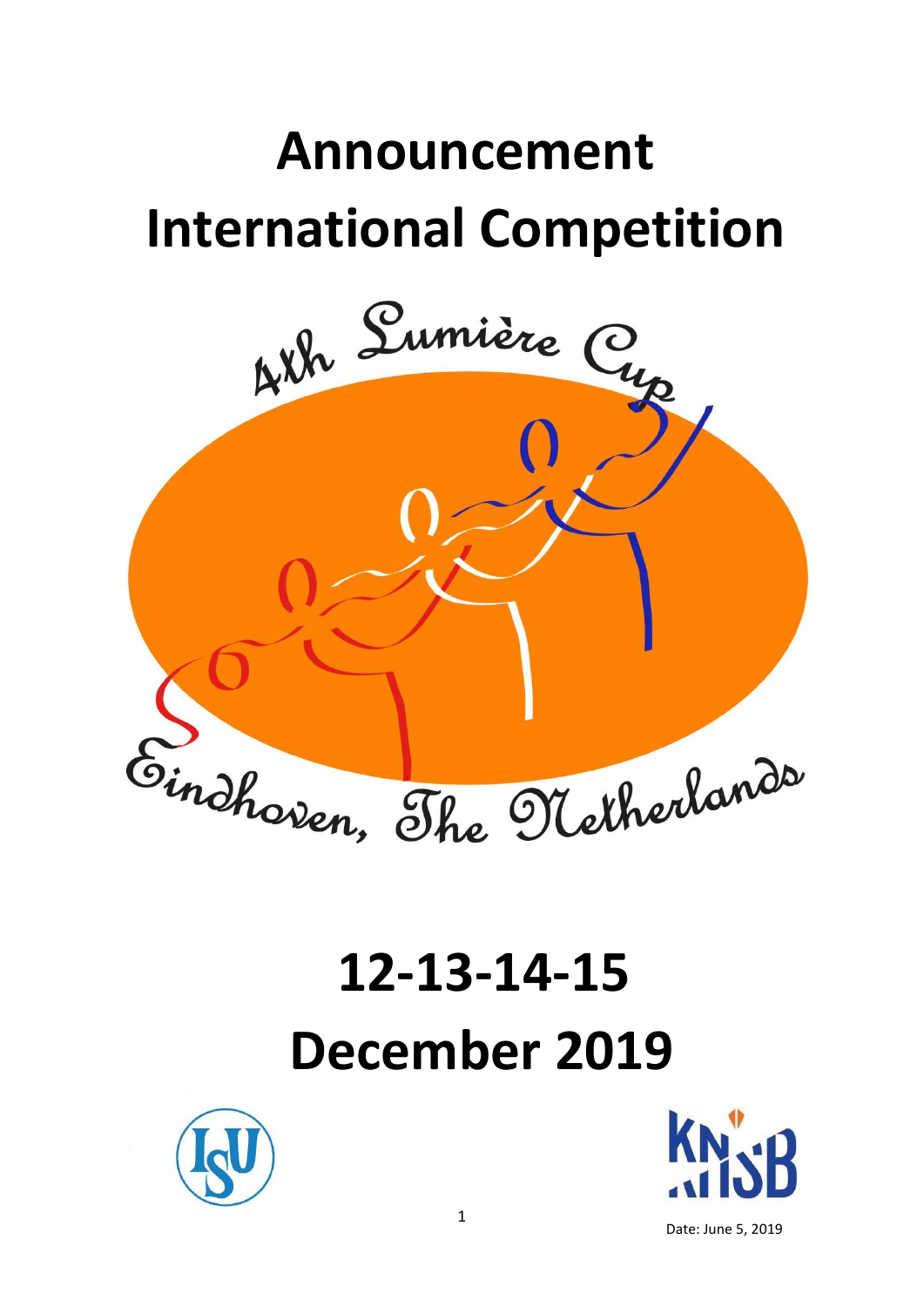#### **ANNOUNCEMENT LUMIÈRE CUP 2019**

The Dutch Federation, **K**oninklijke **N**ederlandsche **S**chaatsenrijders **B**ond (KNSB), together with Stichting Lumière Cup have the great pleasure to inform all ISU members that we will organise the 4th Lumière Cup from Thursday the 12th of December until Sunday the 15th of December 2019.

This International Synchronized Skating Competition will take place at the Ice Rink in Eindhoven, The Netherlands and will include the following categories:

- $\triangleright$  Advanced Novice ISU
- $\triangleright$  Junior ISU
- $\triangleright$  Senior ISU

#### **GENERAL RULES**

The Lumière Cup 2019 will be conducted in accordance with the ISU Constitution, ISU General Regulations 2018 and Special Regulations & Technical Rules for Synchronized Skating 2018 as well as applicable ISU Communications. The teams must belong to an ISU Member (Rule 130, paragraph 7), the ages must be within the limits specified in Rule 108, paragraph 3. All skaters must qualify with regard to eligibility according to Rule 102 and participation and citizenship requirements according to Rule 109. (This for all categories).

#### **TECHNICAL DATA**

The technical data for all categories are:

- $\triangleright$  Senior ISU: according to ISU regulations At least 15 years before the 1st of July 2019, 16 skaters with a maximum of 4 alternates.
	- Short Program 2 minutes 50 seconds or less Factor 0.8
	- Free Skating program 4 minutes (+/- 10 sec) Factor 1.6
	- Well Balanced Program Content according to Communication 2236 Senior Short Program and Senior Free Skating program
- $\triangleright$  Junior ISU: according to ISU regulations At least 13 years and have not reached the age of 19 before the 1st of July 2019, 16 skaters with a maximum of 4 alternates.
	- Short Program 2 minutes 50 seconds or but may be less Factor 0.8
	- Free Skating program 3 minutes 30 seconds (+/- 10 sec) Factor 1.6

Well Balanced Program Content according to Communication 2236 Junior Short Program and Junior Free Skating program

- $\triangleright$  Advanced Novice: according to ISU regulations At least 10 years and have not reached the age of 15 before the 1st of July 2019, 16 skaters with a maximum of 4 alternates. Free skating 3 minutes (+/- 10 sec)
	- Free Skating program 3 minutes (+/- 10 sec) Factor 1.6

Well Balanced Program Content according to Communication 2238 Advanced Novice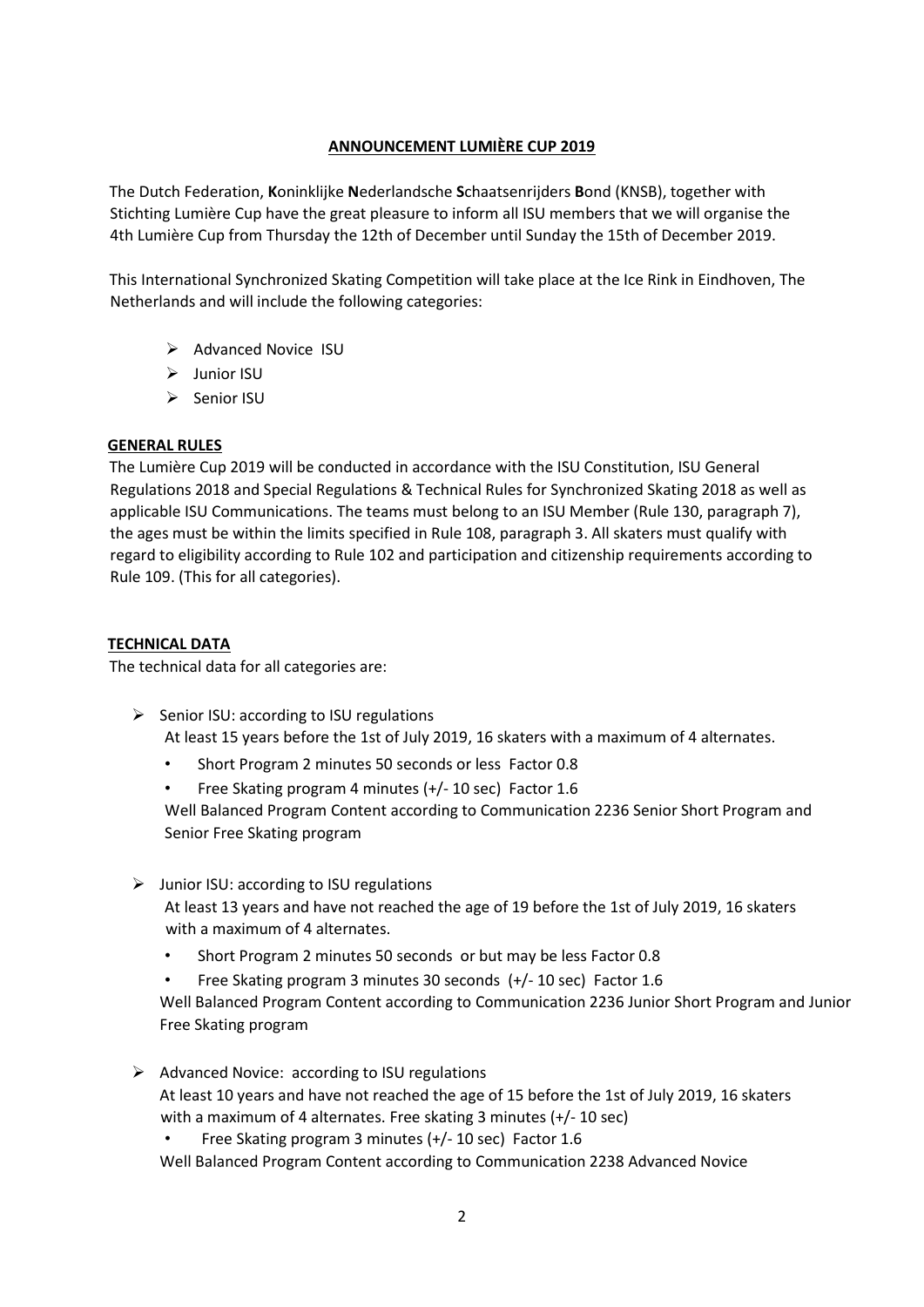#### **VENUE**

The competition will be held in Eindhoven, the Netherlands at ice rink IJSSPORTCENTRUM EINDHOVEN. The competition rink is covered, closed and heated and measures 60 x 30 meter and has a seating capacity of approximately 1700 seats.

The outdoor training rink is covered, not closed and not heated and measures 60 x 30 meter. The competition and official practice will only take place at the indoor rink.



IJssportcentrum Eindhoven Antoon Coolenlaan 3 5644 RX Eindhoven The Netherlands www.ijssportcentrum.nl





Indoor rink Outdoor rink

#### **ENTRIES**

Please be so kind to notify us **your intention to participate** at the competition not later than the **23rd of September 2019 23:59**, so we can begin planning for your attendance (**PRELIMINARY ENTRY FORM – FORM 1**). Please also fill **Appendix A** if you are interested in information about any of the services we can offer you. This would help us a lot in our planning preparation.

The final entries have to reach us at the **7 th of October 2019 23:59.** The organizing committee reserves the right to limit the number of teams per country, or refuse

entry if the maximum number of teams we can accommodate have entered the competition.

Please direct all your inquiries & applications to:

- Lumière Cup
- Mrs. Ellie van Soest / Mrs. Monique de Brouwer
- E-mail: lumierecup@hotmail.com

## **CLOSING DATE PRELIMINARY ENTRY: 23rd of September 2019 CLOSING DATE OF FINAL ENTRIES : 7 th of October 2019**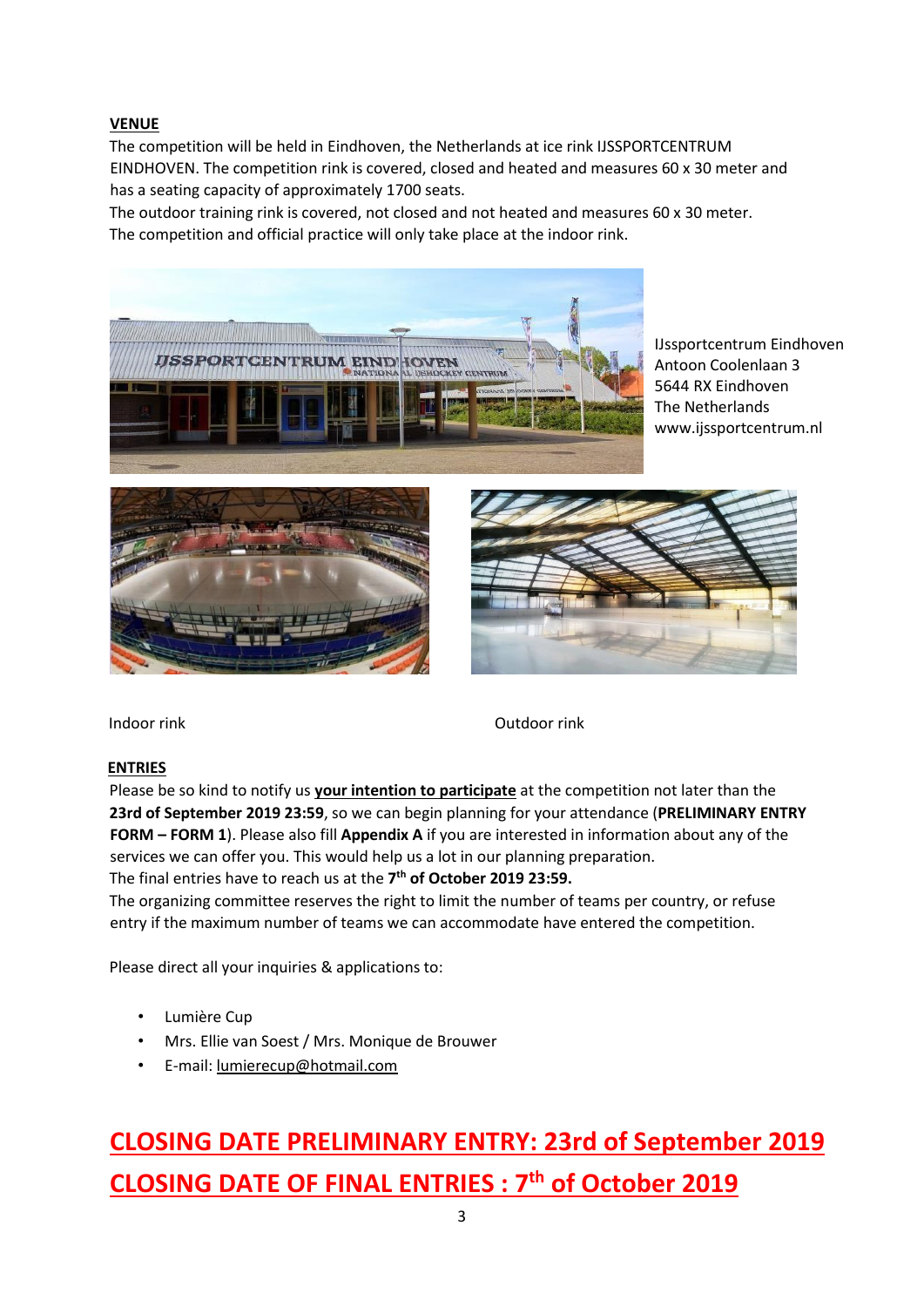| <b>ENTRY FEE</b>       |                  |
|------------------------|------------------|
| <b>Advanced Novice</b> | : €400 per team  |
| Senior and Junior      | : € 500 per team |

These entry fees do not include any extra practice ice.

The payment of the entry fee must be received on the bank account of Stichting Lumière Cup latest at the final closing date of entries at the **7 th of October 2019** by credit transfer (the bank draft expenses will be charged to the registering teams and not to the organiser of the competition). No refunds can be given after the 7<sup>th</sup> of October 2019. The team registration will be valid only after payment of the entry fee.

Teams which sent in the pre-entry in an earlier stage are urgently requested to inform the organisation if the team will not participate in the end. Please notify the organisation as soon as possible but before the 7<sup>th</sup> of October 2019.

| Account Holder: |        | Stichting Lumière Cup |
|-----------------|--------|-----------------------|
| <b>IBAN</b>     | ٠<br>٠ | NL84RABO0334619637    |
| <b>BIC</b>      | ٠      | RABONL2U              |

Clearly point out: "Lumière Cup 2019, the name of the team and category in all payments". Commissions and any bank transaction fees will be at your charge and have to be paid directly to the bank. The organizing committee must receive the net amount of above mentioned entry fees.

#### **UNOFFICIAL PRACTICE ICE**

Unofficial practice ice for all teams is available on Tuesday the  $10^{th}$ , Wednesday the  $11^{th}$ , Thursday the 12<sup>th</sup> of December at IJssportcentrum Eindhoven. For earlier unofficial practice ice please contact us. It is possible to reserve practice ice per block of 15 minutes, with a minimum of 2 blocks. Costs are € 60 per block for the indoor rink which is available on Tuesday, Wednesday and Thursday . Cost are € 45 per block for the outdoor rink which is available on Tuesday, Wednesday, Thursday. The outside rink open but roofed. Measurement of both rinks are 60 x 30 meter. The available unofficial practice time, will be divided on first come, first served base and can be changed for any reason at the discretion of the Organizing Committee. Please use FORM 5 to order any practice ice. Extra practice ice must be paid in advance directly after reservation request.

#### **PROGRAM CONTENT SHEETS**

Along with the official entry form (FORM 2), teams should send the planned program content sheets (FORM 6a for Senior ISU, Junior ISU and Advanced Novice ISU, and 6b for Senior ISU and Junior ISU, one per program. Planned Programs can be adjusted after official practice.

#### **LIST OF TEAM MEMBERS**

Along with the official entry form (FORM 2), teams should send the list of team members (FORM 3 for all categories), one per program. The national passport for each skater of the teams taking part in the competition will be checked during the accreditation. Any skater who is not a national of the country for which they are competing, must have a release certificate. List of team members can be adjusted up until accreditation.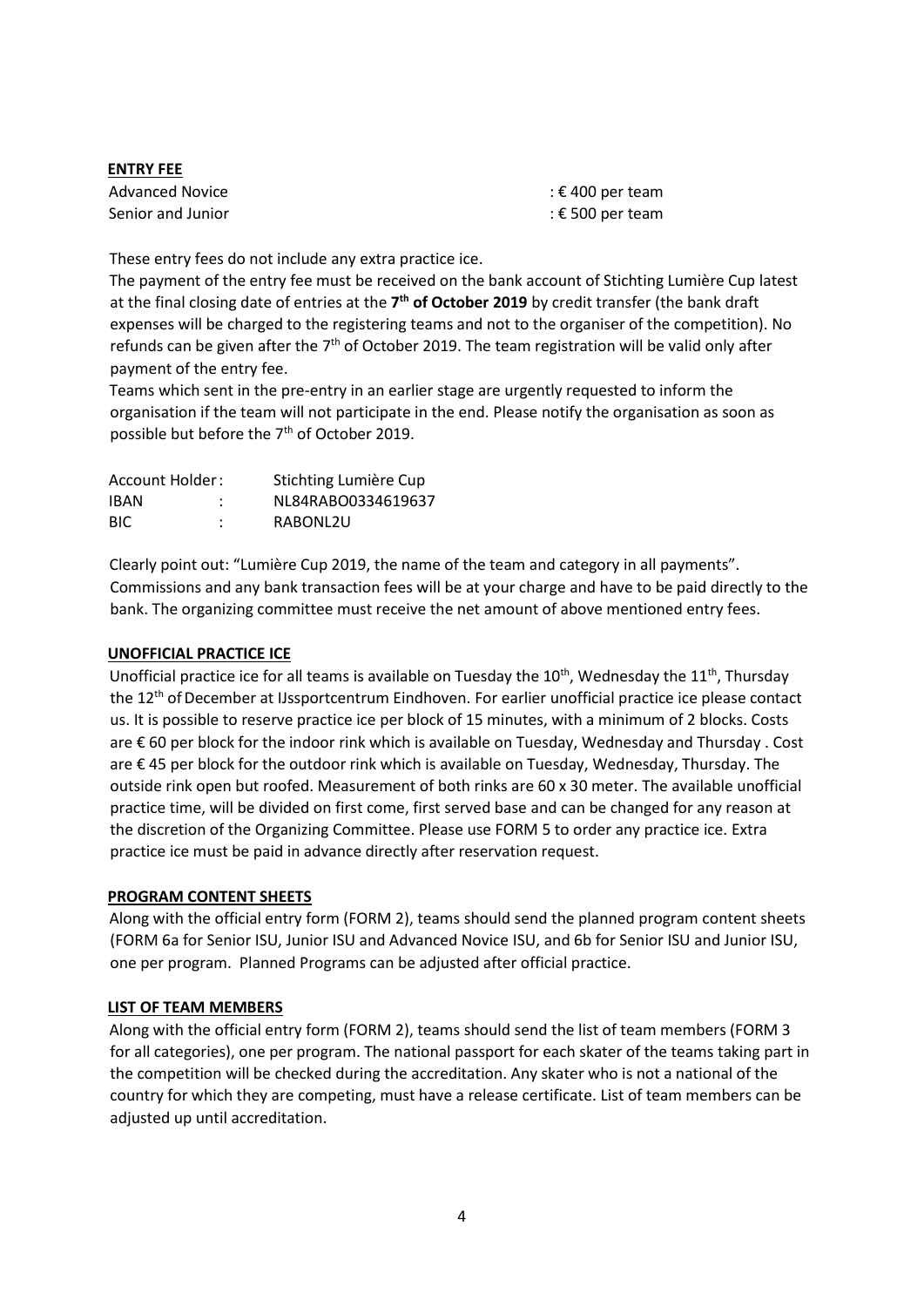#### **JUDGES & OFFICIALS**

The panel of Judges is composed for each category of:

- 1 Referee
- 1 Referee's Assistant Ice Level
- 5-7 Judges
- 1 Technical Controller
- 1 Technical Specialist
- 1 Assistant Technical Specialist
- 2 Data/Replay operator

Each participant country may enter two judges. Travel, accommodation and meals will be paid for the Technical panel and the Referee by the organizing committee as well as the accommodation and meals for the judges. Teams are invited to bring judges as well as technical panel.

#### **JUDGES AND TECHNICAL PANEL MEETING**

The initial Judges Meeting and initial Technical panel meeting is planned to take place at IJSSPORTCENTRUM EINDHOVEN in the evening of Thursday the 12th of December 2019.

#### **MUSIC**

All teams are requested to provide their competition music in advance by emailing an MP3-file through "We Transfer" to the following email-address: **lumierecup@hotmail.com**. Teams must send their music not later than the 10th of November 2019 (FORM 4).

Each email message should only contain one music file. The subject of the email and the name of the file should be in the format "MUSIC" with the addition of "category-type of program (free/short) name of the team" (for example MUSIC Junior ISU – free – Team ABC.mp3).

Upon accreditation all teams shall bring their competition music of excellent quality on CD (no mp3cd) as a backup. The CD must be properly inserted in its original case, must clearly show the name of the team, the category, the type of program (short/free) as well as the exact running time of the music (not skating time). Only one program in one track per CD is permitted.

#### **STARTING ORDER/DRAW**

The starting order will be determined by draw. The draw will be done at Thursday the  $12<sup>th</sup>$  of December 2019 and will be published on the competition website and competition Facebook page not later than 23:59 PM. The draw for the Free Skating Program for the categories Junior ISU and Senior ISU will be after the short program seniors at the ice rink on Friday.

#### **OFFICIAL PRACTICE**

Each team will be allocated a period of official practice on the competition rink described in the table below:

| <b>Short Program</b> |            | <b>Free Skating Program</b> |            |
|----------------------|------------|-----------------------------|------------|
| Senior ISU           | 10 minutes | Senior ISU                  | 12 minutes |
| Junior ISU           | 10 minutes | Junior ISU                  | 12 minutes |
|                      |            | <b>Advanced Novice ISU</b>  | 12 minutes |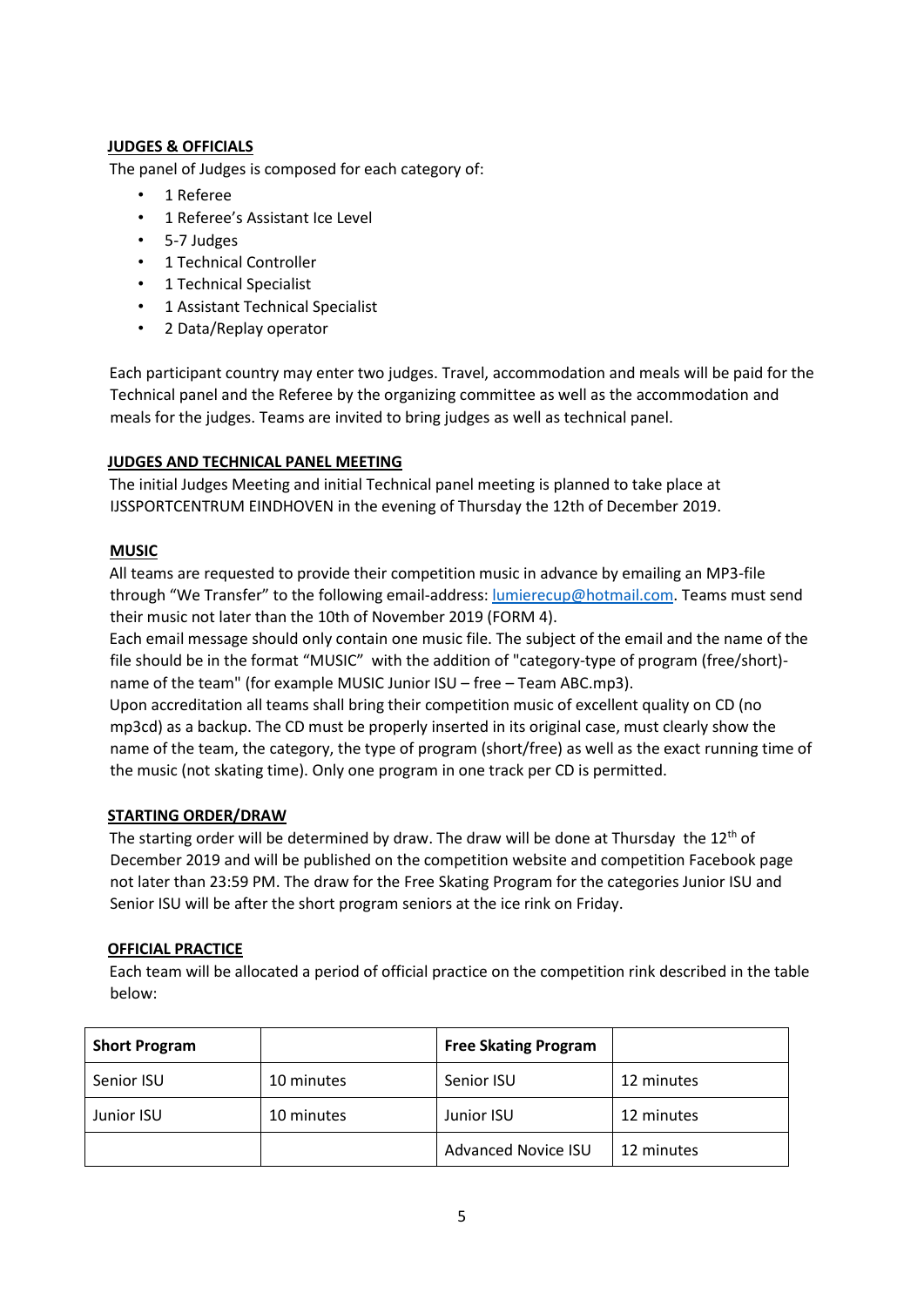The music will start:

- In the practice of 10 minutes: After 1:30 minute and after 6:00 minutes
- In the practice of 12 minutes: After 1:30 minute and after 7:00 minutes

The competition and official practice will only take place at the indoor rink. The intention of the organizing committee is to plan the official practice of the Short Programs on Friday the 13th of December 2019 and the official practice of the Free Skating programs on Saturday  $14<sup>th</sup>$  of December 2019. This schedule is depending on the number of teams taking part in the competition. The definitive timetable will be published at the 21st of October 2019.

#### **CLOSING CEREMONY**

The closing ceremony will be held right after the end of the competition at Saturday the 14<sup>th</sup> of December 2019. Trophies will be awarded to the top three teams of each category. Medals will be presented to all skaters (1 per competitor) of teams. All skaters of all teams are invited to take part in the closing ceremony on the ice. We will fill you in with the details at a later stage.

#### **PROVISIONAL TIMETABLE**

The competition will be held on Friday the 13th of December and Saturday the  $14<sup>th</sup>$  of December 2019. The definitive timetable will be published at the 21st of October 2019.

The intention of the organizing committee is to plan the Short Programs on Friday and the Free Skating Programs on Saturday. Timetable is depending on the number of teams taking part in the competition.

#### **REGISTRATION & ACCREDITATION**

All participating teams and officials are invited to register for accreditation from Thursday  $12<sup>th</sup>$  of December or by appointment at Wednesday  $11<sup>th</sup>$  of December at the IJssportcentrum Eindhoven. A welcoming/accreditation/info desk will be in place at the ice rink from Thursday the 12<sup>th</sup> of December and during the whole competition. Every team will receive passes for team members as mentioned at the team list (FORM 3). Every team will also receive passes for 1 manager, 1 coach, 1 co-coach and 2 team chaperones.

#### **TICKETS**

Tickets can be ordered in advance : [lumierecup@hotmail.com](mailto:lumierecup@hotmail.com) Tickets are also available at the event.

The prices of the tickets are:

| $\bullet$ | Friday                | ∶€ 15,00  |
|-----------|-----------------------|-----------|
| $\bullet$ | Saturday              | ∶€ 17,50  |
|           | Sunday                | : € 15.00 |
| $\bullet$ | Event ticket          | : € 30,00 |
| $\bullet$ | Pré-sale event ticket | : € 25,00 |

#### **DOPING**

An anti-doping control can take place and will be in accordance with the valid ISU Anti-Doping Rules (ISU Communication No. 2213 and 2243). It is also not permitted to use alcohol during the competition by any of the competitors.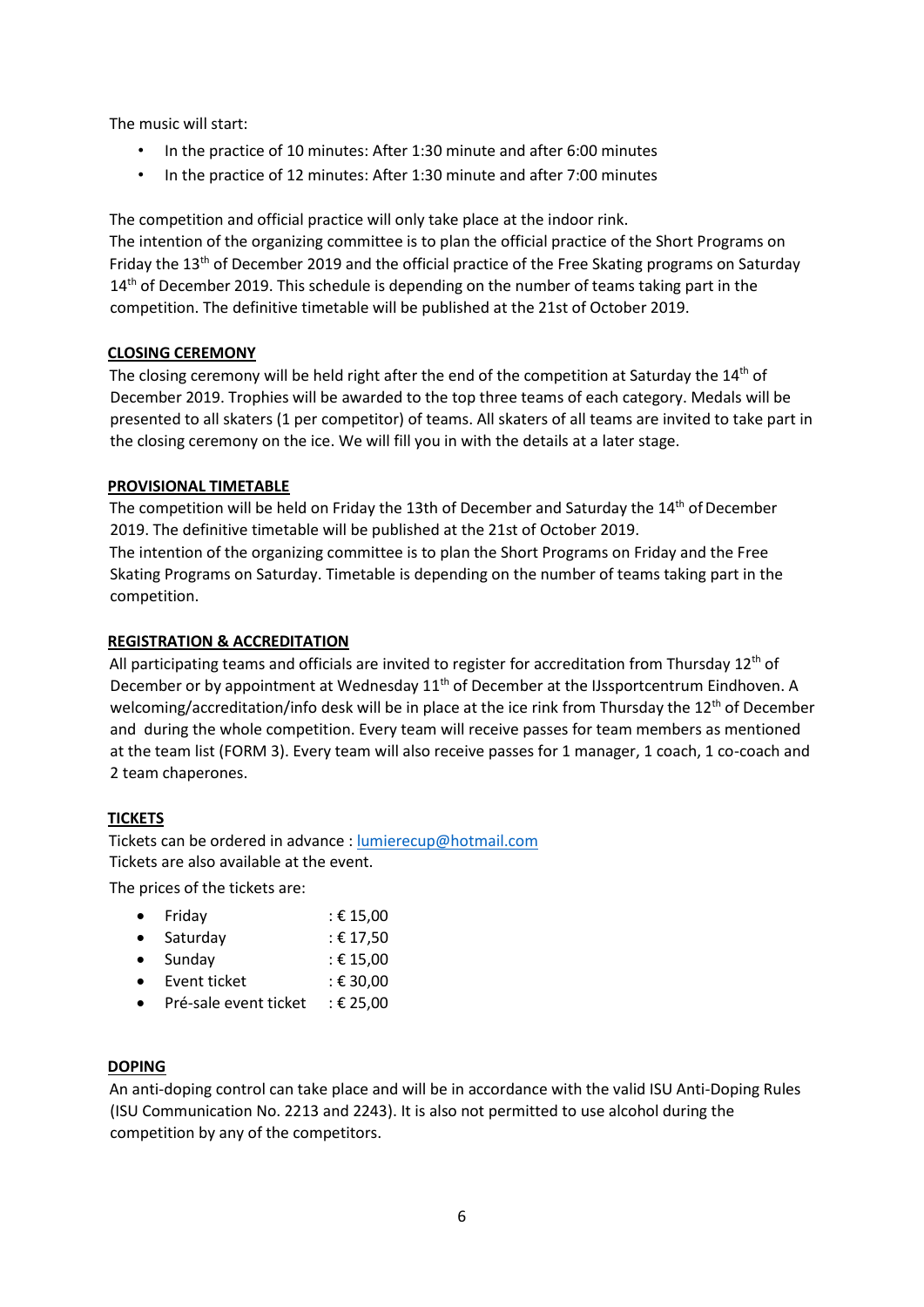#### **OFFICIAL SOCIAL MEDIA**

Please like our FB page:<https://www.facebook.com/lumierecup/> Website: [www.lumierecup.com](http://www.lumierecup.com/) Instagram[: lumierecup](https://www.instagram.com/lumierecup/?hl=nl)

#### **MEALS**

There will be a possibility to order meals for the teams and accompanies. More information will follow in a later stage through "First information".

#### **ACCOMMODATION & HOTEL INFORMATION**

At this moment we are consulting with hotels in the nearby surroundings for special rates. We will inform you at a later stage through "First information" about the possibilities. There are some hotels within walking distance of the ice rink.

#### **TRANSPORT**

Transport to the ice rink has to be organised by the participating team but we will offer transportation at special rates from hotels to ice rink. Transportation from airport to your hotel can be provided by transportation companies for special prices. Please contact us if you have any requests for transportation (Appendix A).

#### BY PLANE

There are several airports nearby Eindhoven. See list below:

| From Airport - Rink                     | <b>Distance</b>  | Travel time (airport - rink) |
|-----------------------------------------|------------------|------------------------------|
| Eindhoven (NL)                          | $10 \mathrm{km}$ | 13 min by car/taxi           |
| Rotterdam (NL)                          | 122 km           | 83 min by car/taxi           |
| Amsterdam (NL)                          | 132 km           | 83 min by car/taxi           |
| Maastricht (NL)                         | 77 km            | 50 min by car/taxi           |
| Dusseldorf, Weeze (DUI)                 | 70 km            | 70 min by car/taxi           |
| Dusseldorf (DUI)                        | 112 km           | 73 min by car/taxi           |
| Brussels National (Zaventem) (BE)       | 124 km           | 79 min by car/taxi           |
| Brussels South Airport (Charleroi) (BE) | 183 km           | 120 min by car/taxi          |

#### BY TRAIN

From several airports there is a train connection or bus connection to Eindhoven

- Trains in the Netherlands: www.9292.nl
- For trains from Europe to The Netherlands[: www.goeuro.nl](http://www.goeuro.nl/)
- For busses[: https://www.flixbus.nl/](https://www.flixbus.nl/)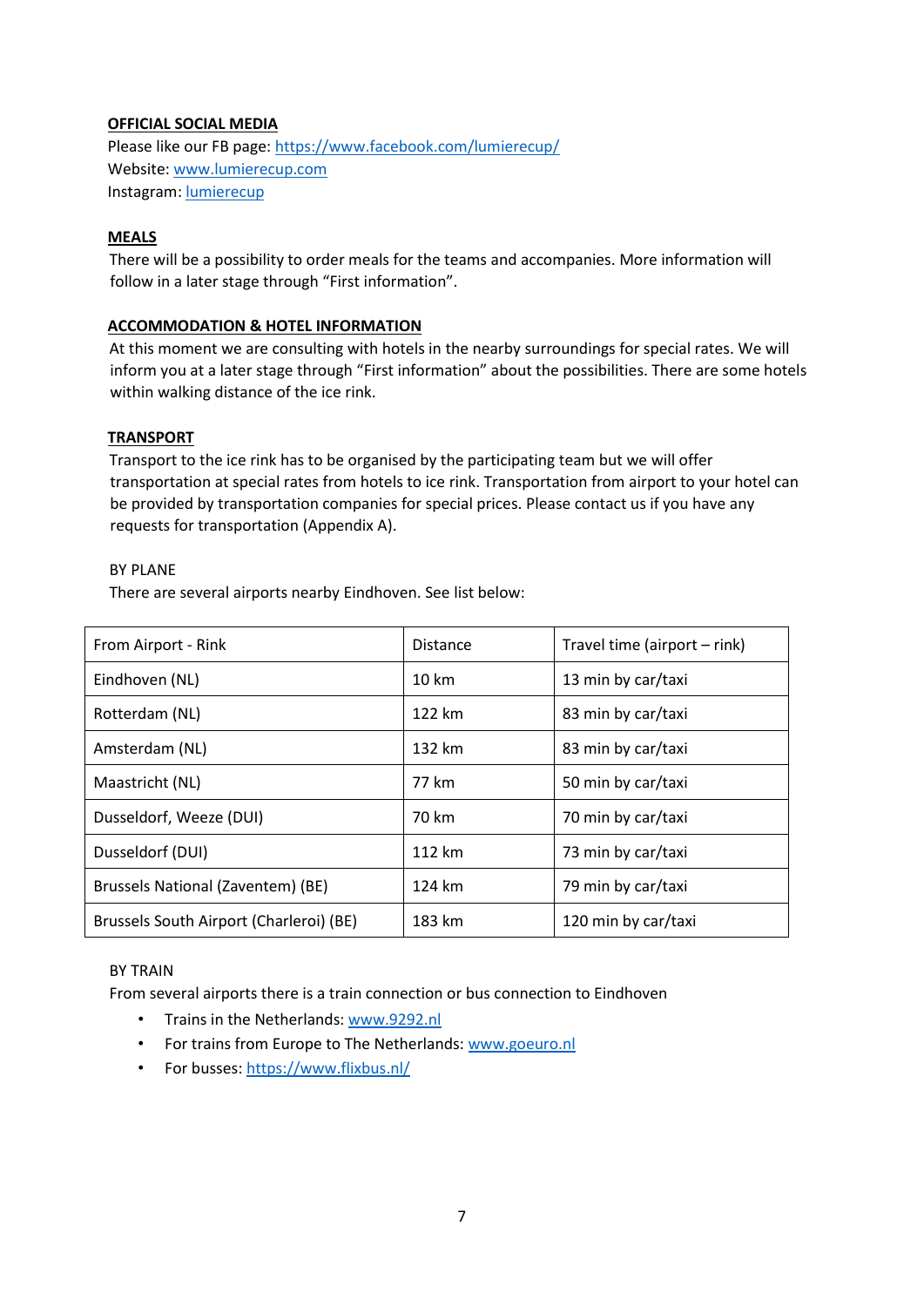







Antoon Coolenlaan 3 5644 RX Eindhoven 00 31 40 2381201

#### **ORGANISATION**

The organisation of the competition is the responsibility of the organizing committee. It reserves the right to take any measures necessary to ensure that the competition runs smoothly. All decisions concerning such measures will be taken with the agreement of the Referee.

#### **LIABILITY**

In accordance with the ISU rule 119, Koninklijke Nederlandsche Schaatsenrijders Bond and the Organizing Committee of the Lumière Cup 2019 will assume no responsibility or liability with respect to bodily or personal injury or for property loss or damage incurred by competitors or officials in connection with the Lumière Cup 2019.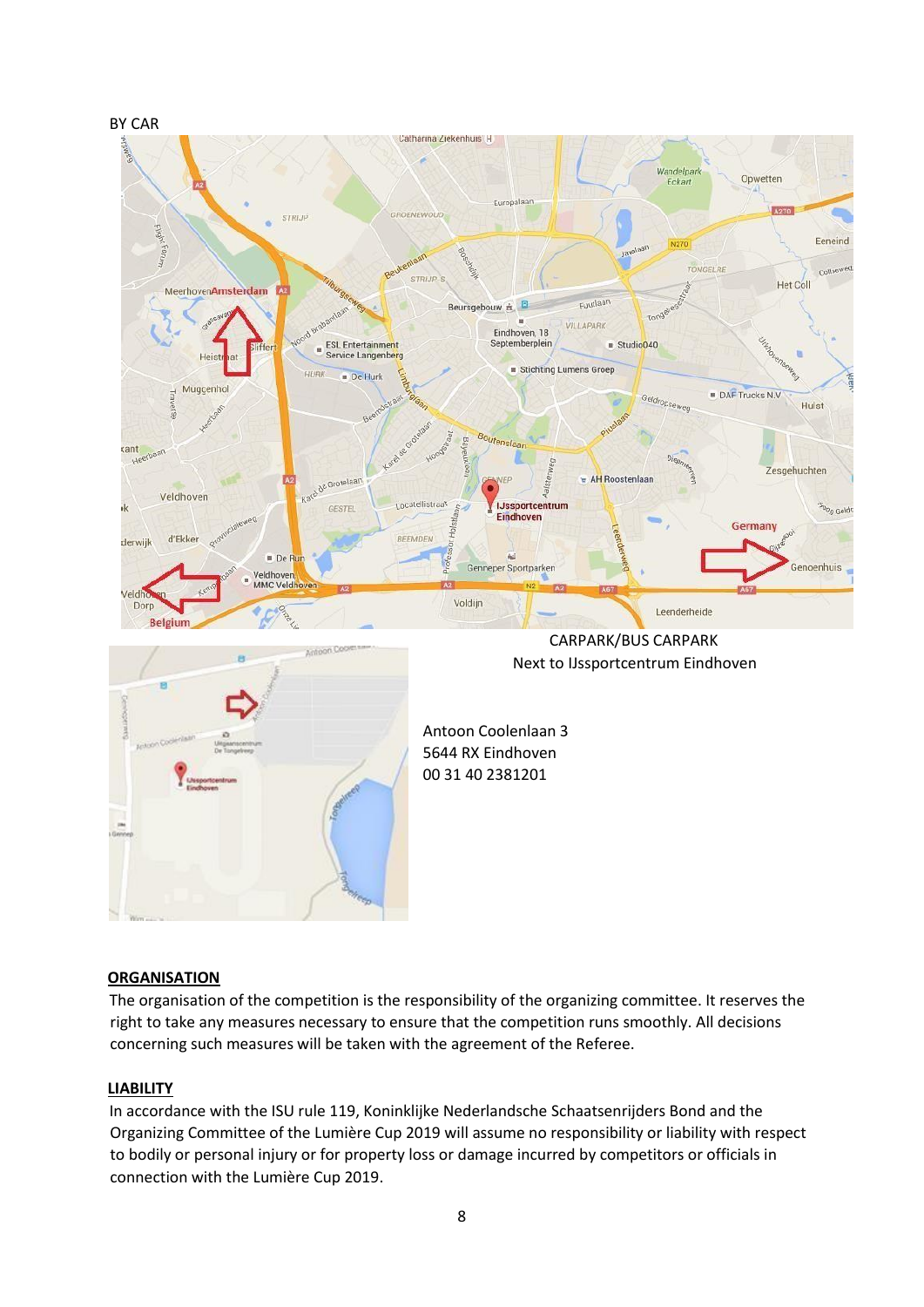#### **MEDICAL SERVICE**

A medical service will be on duty at the IJssportcentrum Eindhoven during all the time of the competition and at the official practices.

Each member participating in the Lumière Cup 2019 has the sole responsibility for providing its own medical and accident insurance protection.

#### **PUBLICITY WAIVER**

Members, teams and competitors hereby acknowledge and consent to the fact that team photos, team info and results will be published, as well as the Lumière Cup 2019 may be televised either in whole or in part, for showing on a worldwide basis. According to the ISU Constitution and General Regulations 2018 both members and competitors (in this particular case, teams) hereby certify and warrant that the music and choreography presented and used by the competitors have been fully cleared and authorized for public use and consent to the use of his or her name, biography and likeness on or in connection with any television or radio program broadcast and re-broadcast throughout the world, motion picture, print media or the advertising and publicizing of such program, without further clearance or payments of any kind on the site of the ISU, the organizing member Koninklijke Nederlandsche Schaatsenrijders Bond, Organizing Committee and the relevant television network or broadcasters being required.

### **SUMMARY OF FORMS**

| $\Box$ Form 1         | Preliminary entry form           | 23rd of September 2019 |
|-----------------------|----------------------------------|------------------------|
| $\Box$ Form 2         | Official entry form              | 7th of October 2019    |
| $\Box$ Form 3         | Team members                     | 7th of October 2019    |
| $\Box$ Form 4         | Music information                | 10th of November 2019  |
| $\Box$ Form 5         | Payment summary & practice ice   | 7th of October 2019    |
| $\Box$ Form 6 (A & B) | Program content sheet            | 7th of October 2019    |
| $\Box$ Form 7         | Travel/accommodation information | 28th of October 2019   |